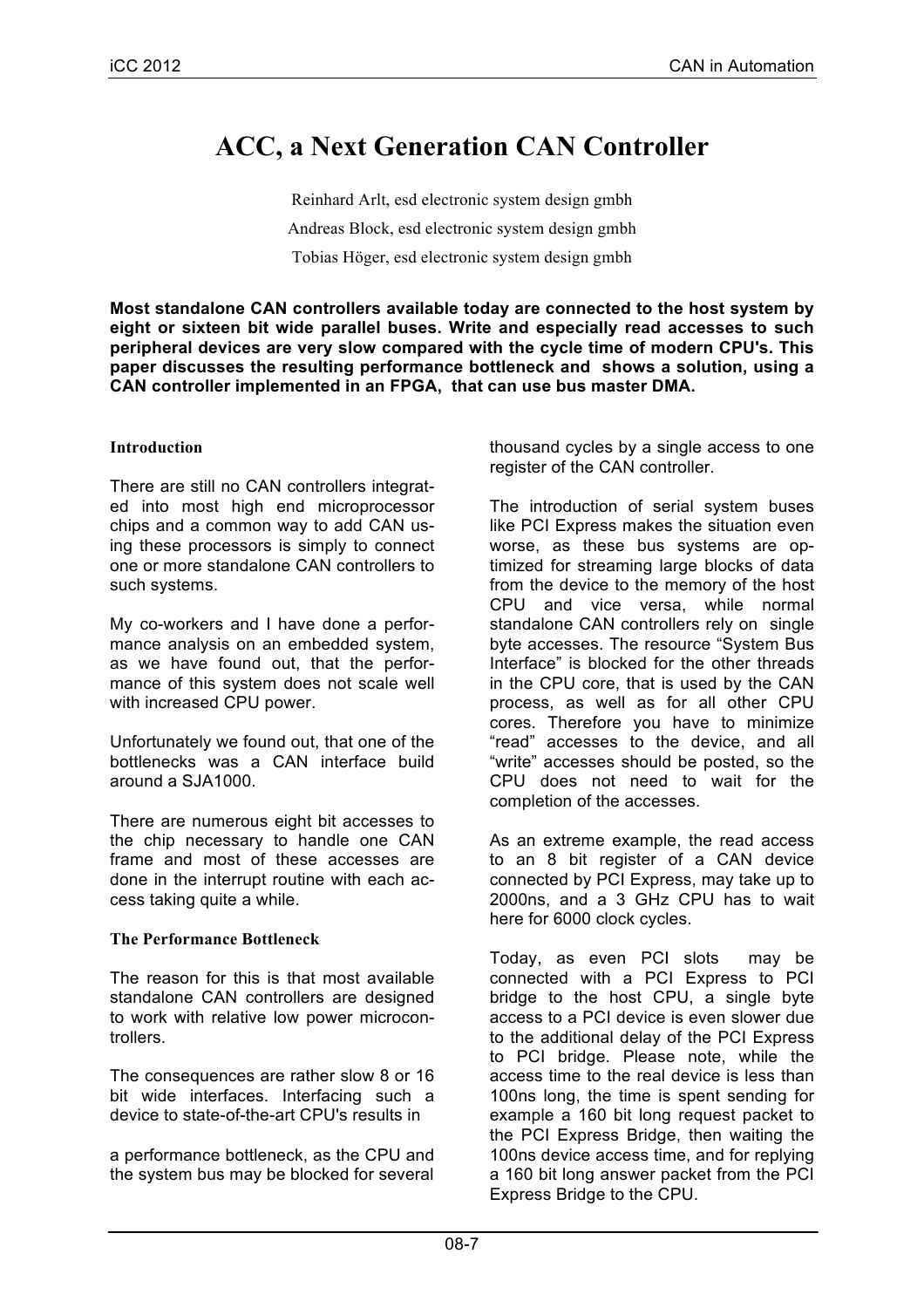## **A First Approach**

At the time we detected this bottleneck, about 10 years ago, we decided to use a very small FPGA to poll the data from the SJA1000 CAN controller, present them in a 32 bit wide register within the FPGA to the CPU and to transfer a CAN message from 32 bit wide registers in the FPGA to the SJA1000.



Figure 1: Supporting SJA1000 CAN Interfaces with a small FPGA

As an additional feature, the CAN-ID, DLC and data fields of the CAN frame were now arranged in a way that is much more convenient for a 32 bit processor. It was possible now to handle the data transfer on task level and not within the interrupt service routine. Even this project was only partially successful due to the limitation of the affordable FPGA resources at that time. The idea was born to implement a high performance CAN controller in an FPGA.

## **Technology used by Ethernet**

Even computer systems with slower CPU's can handle several Ethernet interfaces without a significant CPU load, so why not have a look, how a typical Ethernet controller is build?

There are, for example, only very few Ethernet controllers available today, intended for the use in low end and low performance applications, that rely on data transfer done by the host CPU.

The majority uses an at least 32 bit wide interface, and transfers the data directly to and from the memory of the host CPU.

On the other hand, there are only a few Ethernet controllers, that use a local CPU to transfer data.

Why not use this well established technology for a CAN controller, too? Perhaps the market for a high end CAN ASIC or custom chip is too small.

## **CAN Interfaces with Local CPU**

In the past and still nowadays, these problems are often mitigated by using "active" CAN interfaces, where the CAN controllers are connected to a local microcontroller, or even are an integrated part of that chip.



Figure 2: CAN Interfaces with a local CPU

If the local microcontroller of those implementations has the possibility to access the memory of the host CPU, it is possible to mitigate the issue with long access times quite well, but there is a new problem: As these processors used here are typically 10 times slower than the host CPU's, they introduce a noticeable delay between the transmit command of the host CPU and the appearance of the CAN frame on the CAN bus, and from the physical reception of the CAN frame until it is available to the host. This will increase the turnaround time for protocols, that rely on a direct answer from a device on that CAN bus, for example when doing an CANopen SDO transfer.

## **Use a CAN Controller with SPI Interface?**

SPI (Serial Peripheral Interface) is a four wire serial interface used for the connection of slower peripheral devices to a host CPU. An additional wire for an interrupt is typically needed to connect a CAN controller.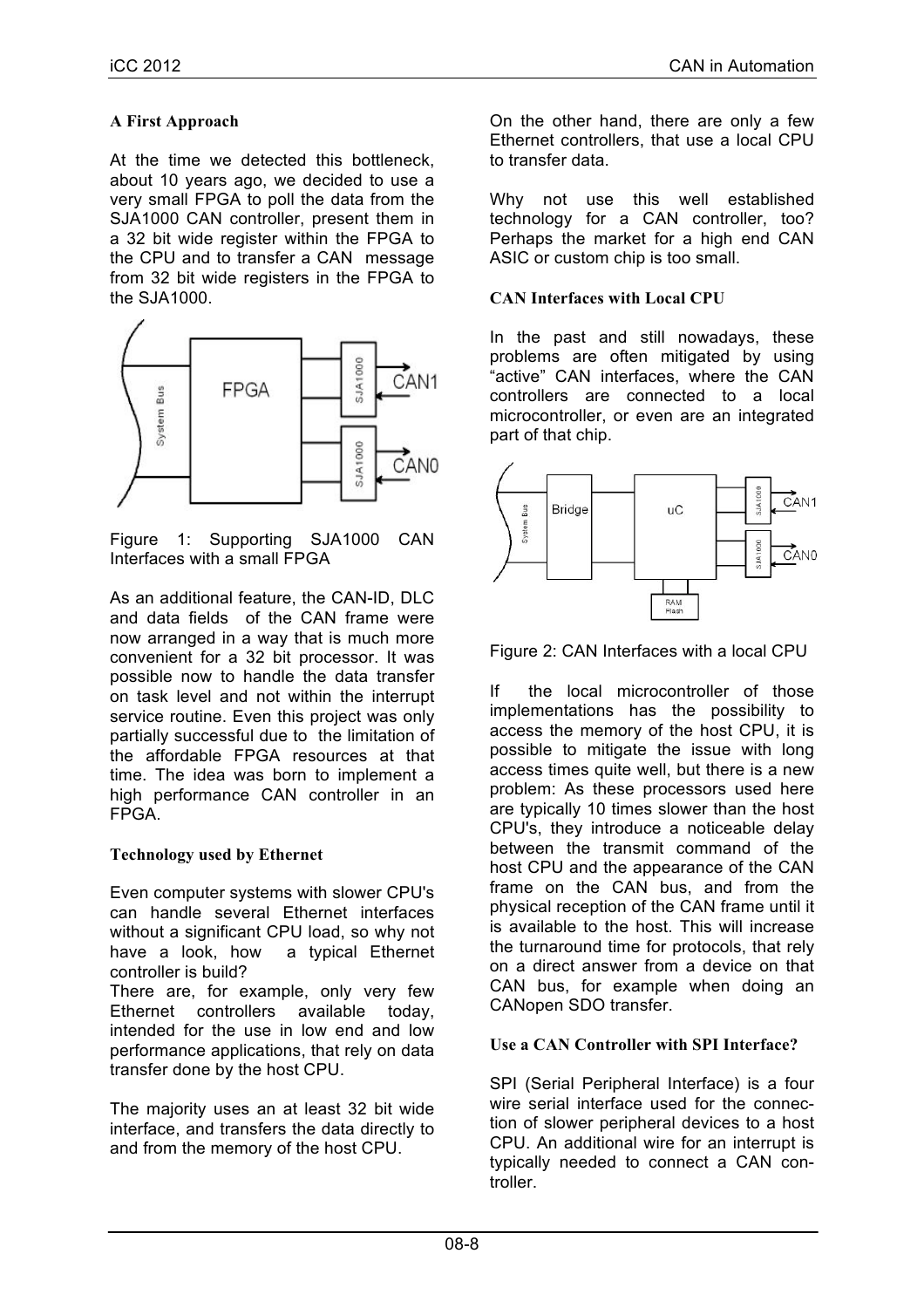Many high end microprocessors that do not have a CAN interface on chip provide very powerful SPI interfaces with very short access times. But due to slow SPI clocks, known SPI CAN controllers like Bosch CC750/CC770 or Microchip MCP2515 use only 8 MHz or 10 MHz, there will be again a significant delay introduced for the transfer of the CAN message.

The transfer of an 8 byte CAN frame with the SPI interface may take more than 10 microseconds. Depending on the SPI controller, there might be an interrupt for every byte transferred to the CAN controller, or the CAN driver has to poll for the completion of the transfer of each byte.

The only remaining advantage is, that the system bus is not blocked for other CPU's.

#### **Develop our own CAN Core?**

Before implementing a CAN core from scratch, it should be good engineering practice to check, if there are CAN cores available, that meet the requirements and the budget limits of the project.

With the knowledge gathered from the development of CAN drivers for many different CAN controllers, different operating systems, host system architectures and numerous CAN applications, we had to accept, that there is no CAN core available, that fulfills all requirements, or where the supplier is willing to modify his core for a reasonable price and within the given timeline.

Again, we had to find out, that most of the CAN cores in the market are only designed for the use in simple CAN I/O nodes.

#### **Requirements**

Our new CAN core must be compliant to ISO 11898-1 (CAN 2.0A and CAN 2.0B) and must support all relevant baud rates.

It must have a 32 bit wide interface, but it should be possible to synthesize it for 16 bit or even 8 bit wide bus interfaces.

It must provide 64 bit wide timestamps with a resolution of less than 1 microsecond.

There must be deep enough FIFO's for the transmit and receive path, to allow the usage within non real time systems.

The CAN core shall be able to generate 100% bus load. It must be able to receive a long stream of CAN messages with zero bytes of data without losing a message.

A "transmit done" or "transmit aborted" indication must be placed in the receive FIFO. This is necessary to inform the driver and application software of the exact sequence of the CAN frames on the bus.

It must be possible to abort any transmit request, that has not already won the bus arbitration and to get an indication for this event. This requirement is for example necessary to implement protocols that allow the transmission of a frame in a predefined time slot only (e.g. ARINC825).

It must have a seamless interface to a busmaster unit.

It must be possible to evaluate the CAN baud rate of an active bus without a significant delay and without any disturbance of the CAN messages.

An interrupt status register has to be implemented in a way, that allows a minimum number of accesses in the interrupt service routine, ideally no reads and as minimal as necessary write accesses.

It must be modifiable and extendable, the HDL source code must be available, and there should be no limitations in the use of the core.

The core should be written in VHDL.

The core should support a second local bus interface. This is necessary to allow a host CPU and a local CPU to access the same CAN bus. Although it would be possible to use two distinct CAN cores for the same pysical CAN interface, one for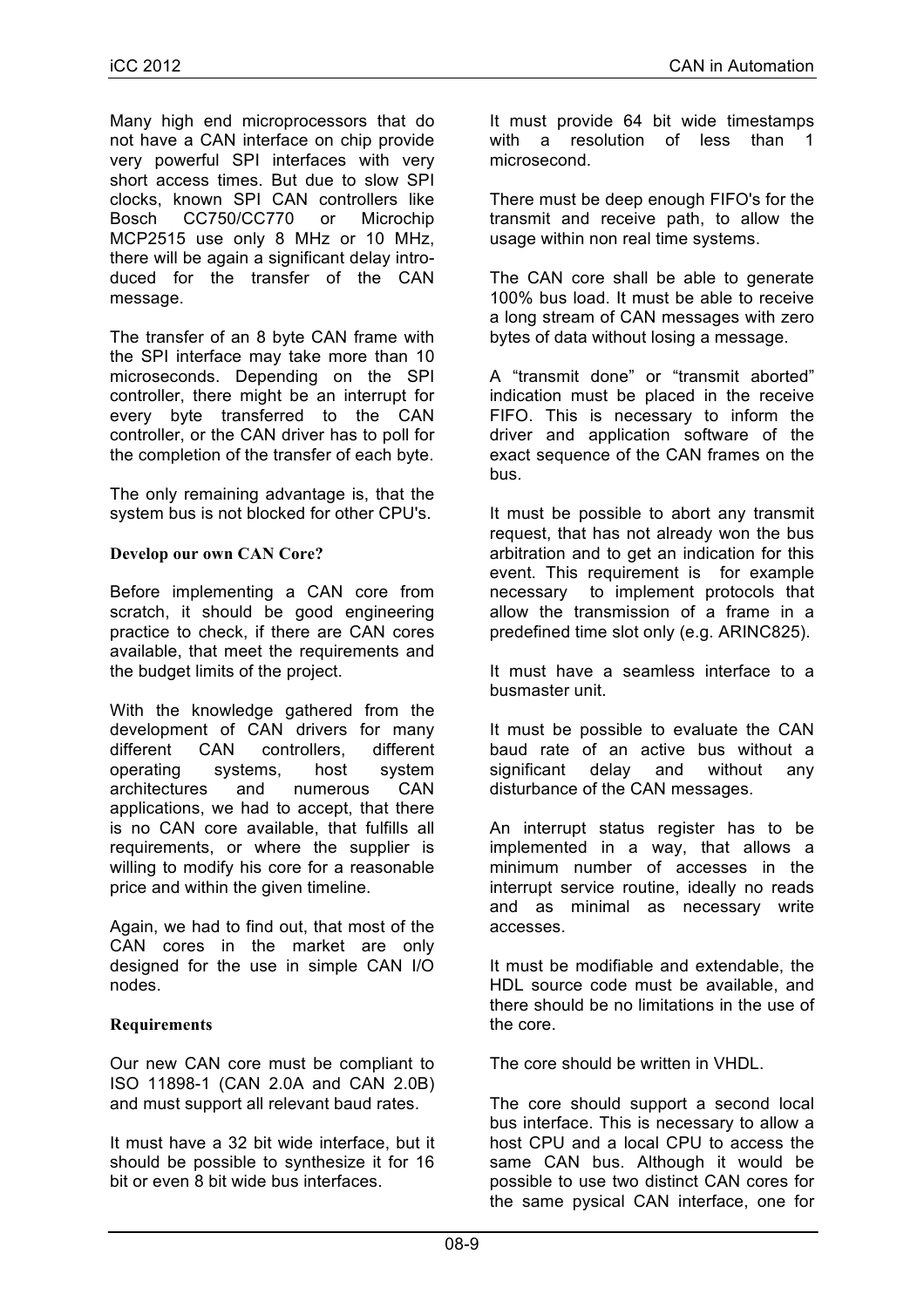the local and one for the host CPU, such an implementation would make it impossible to send messages with the same identifier from both CPUs.

#### **The Basic CAN Core**

The basic CAN core is built up from a CAN bit stream engine, two FIFO memories and a register file.

The bit stream engine constructs the stuffed CAN message, arbitrates for the bus, sends the message, adds the CRC and framing bits and checks for retransmission. It also receives the data from the bus, does the CRC check, and sends ACK and ERROR flags. The handling of the CAN error states is implemented here, too.

The register file is the interface to the driver and it is connected to the bit stream engine by the transmit and the receive FIFO. It also provides the bit timing parameters for the bit stream engine and reports the status information from the bit stream engine to the driver.



Figure 3: Basic CAN core

The timestamp generator is an input to the CAN core, because all instances of the core must use the same timestamp.

A global register file provides the number of cores in this FPGA to the driver, generates the timestamps for all cores, and informs the driver about the cores that needs attention.

With this basic implementation, it is possible to send a CAN Frame and start its transmission with only four write access cycles to the controller, and to read a frame within six cycles, including two cycles for a 64 bit timestamp.

An FPGA with this basic CAN core connected to a low latency local bus of PowerPC microprocessor is a very good solution for many embedded applications.





#### **Busmaster**

The bus master unit transfers CAN frames and "transmit done" or "transmit aborted" indications from the cores into the memory of the host system without the help of the host CPU.



Figure 5: CAN core with bus master engine

## **A Local CPU**

A local CPU can be very helpful for a CAN interface, that needs to cyclically send a lot of data. Adding a "soft" CPU to the core does not use too much resources in the FPGA, and it is usually much easier to implement more complex actions in a "C" program than in VHDL. Additionally changing the software for this CPU does not require the revalidation of the whole FPGA.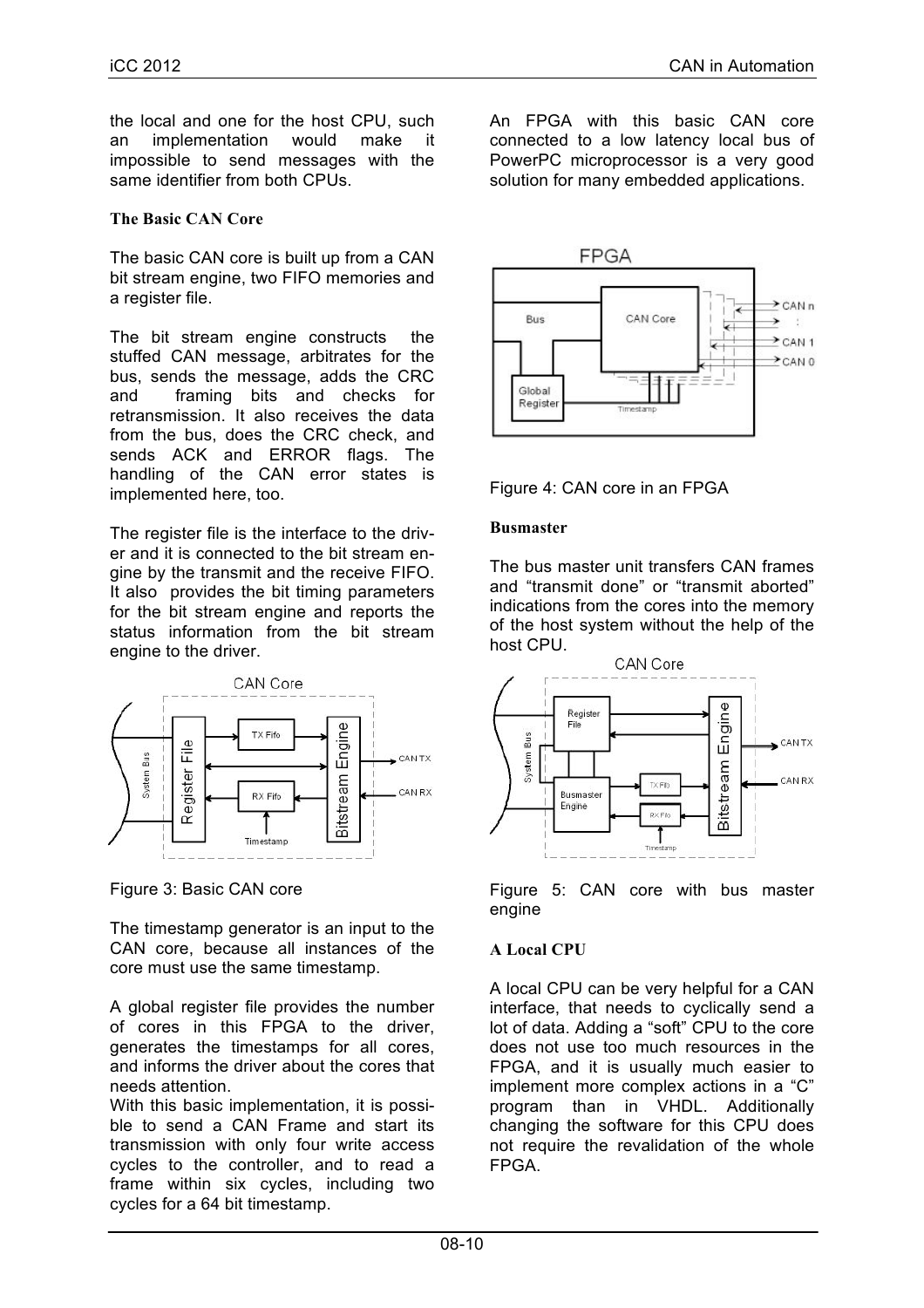

## Figure 6: CAN core in a FPGA **Adding a DDR-RAM Interface**

There are many possible applications for a large RAM within a CAN interface. It can be simply used as memory for a "soft" CPU or even as a "perfect" filter for all 29 bit CAN identifier.



## Figure 7: Typical CAN interface

## **PCI and PCI Express Interface**

It is easy to add a PCI or PCI Express core to an FPGA, to get a "CAN chip" with such an interface. As most state-of-the-art FPGA's are no longer 5 volt tolerant, and the PCI slots in modern PC's are still coded as 5 volt slots, this is no solution for a general market interface, but is a good solution for an embedded system. PCI Express interfaces do not have such restrictions.

#### **Resources Used in an FPGA**

The CAN core is used mostly in Xilinx FPGA's at the moment. It is possible to implement more than 12 CAN core's with bus master support in a Spartan

XC3S1600E chip. Depending on the number of CAN interfaces needed, there are many resources left for a soft CPU and other advanced features. Implementations in combination with error injection or IRIG-B have already been realized.

## **Field Proven**

Nowadays, we are using the CAN core in many different products. The family of CAN/400 boards is build up of a PMC, Compact PCI, PCI and PCI Express board. These boards use the additional DDR RAM interface and also the PCI bus master engine. On the AMC-CAN board, there is no external RAM. The CAN core combined with a PCI Express endpoint in the FPGA is used on a custom board with an Intel ATOM CPU and a XMC board with a QorIQ P2041 quad core PowerPC microprocessor. Finally the basic configuration is used on our VME-CPU and other custom boards.

## **Next Steps**

An error injection unit has already been added as an option to the CAN core.

Future directions may be more diagnostic tools, like monitoring and recording of the CAN bit stream.

#### **Summary**

This paper describes a CAN controller, that is implemented as an IP core in an FPGA and overcomes the long access times of standalone CAN controllers by implementing a 32 bit register interface and streaming the data from the CAN bus into the memory of the host CPU by bus master DMA. Deep FIFO sizes for reading and writing, precise timestamps and the ability to abort a CAN frame accurately, even if it is in the transmit FIFO (as needed for more sophisticated CAN protocols like ARINC825) and a register model optimized for the needs of CAN, are additional features. Depending on the selected features, up to twelve ACC CAN cores fit into an Xilinx Spartan XC3S1600E FPGA.